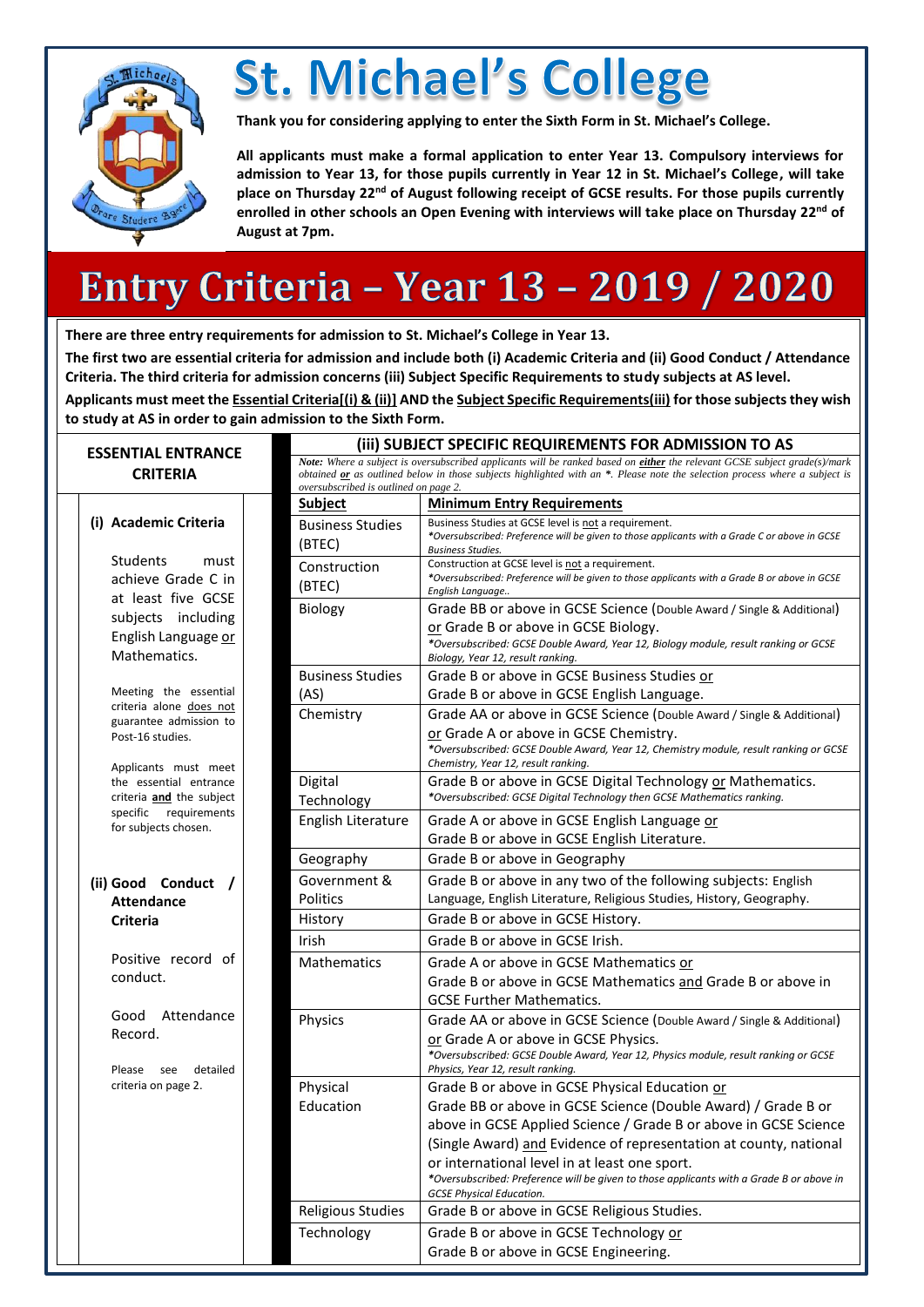

# **St. Michael's College**

### Entry Criteria - Year 13 - 2019 / 2020

### **Subjects that are oversubscribed**

**The school reserves the right to decide that a subject is full and there are no more places available.** 

**Where a subject is over-subscribed, subject specific criteria will be applied, as outlined in the table above. Preference will be given, in the first instance, to those applicants who originally opted for the subject by the deadline of 12th March 2019 when subject choices were made. After that, applicants who have chosen the subject after the 12th March 2019 will be ranked in line with the criteria. Finally, pupils wishing to repeat Year 13 will be ranked in the subjects chosen according to the criteria.** 

**If, after the application of both the essential and subject specific criteria, there remains a number of applicants of equal rank, so that if they were all accepted the maximum class size would be exceeded, priority will be given to applicants on the basis of highest GCSE results as determined by the total point score over the best six GCSE subjects. If there remains a number of applicants of equal rank random selection will be used in the final instance.**

**The table below indicates how many points are awarded to each grade at GCSE level:**

| Grade         |  |  |
|---------------|--|--|
| <b>Points</b> |  |  |

 **\*For a short course GCSE the points awarded in that subject are halved.** 

### **Good Conduct / Attendance Criteria**

**Applicants should have an attendance rate in Year 12 of at least 90%. Those applicants who have not achieved an attendance rate of 90% should have submitted medical evidence (e.g. doctor's certificate) for such absences. The Principal may take account of 'special circumstances' that have impacted upon attendance.**

**Consideration of good conduct in terms of an applicant's behaviour will take account of their behaviour profile, including the number of detentions and/or suspensions.** 

**Applicants from St. Michael's College from the current examination season will be assessed on good conduct and attendance by the Principal and the Senior Leadership Team. Applicants from other schools must provide a reference from the Principal of their previous school or a member of the Senior Leadership Team acting on the Principal's behalf.**

**The Principal may review applications by individual pupils who do not meet the above 'Good Conduct and Attendance Criteria'. Parents/Guardians can use the College's Complaints Policy to appeal decisions regarding admission to Sixth Form.** 

**Notes:**

**Applicants wishing to study 4 AS Level subjects must have at least 6 subjects at grade A at GCSE.**

**Where a course is not viable, the School reserves the right not to run that particular course due to insufficient pupil numbers.** 

**Applicants who cannot be placed in their first-choice subjects will be considered for their reserve subjects.**

**Requests for possible subject changes must be made by the end of September. Such changes can only be considered if they support the pupil's career aspirations, space is available in the appropriate class, the pupil has met the subject specific criteria and studying the subject is compatible with the timetable. Subject changes must be authorized by the Vice-Principal in all cases. Where a pupil wishes to drop a subject this can only be authorised by the Vice-Principal following discussion and the completion of the appropriate form.**

**Any pupil who has not attained a GCSE grade of A\*-C in English and/or Mathematics must take responsibility to ensure that they address this issue if admitted into the Sixth Form.**